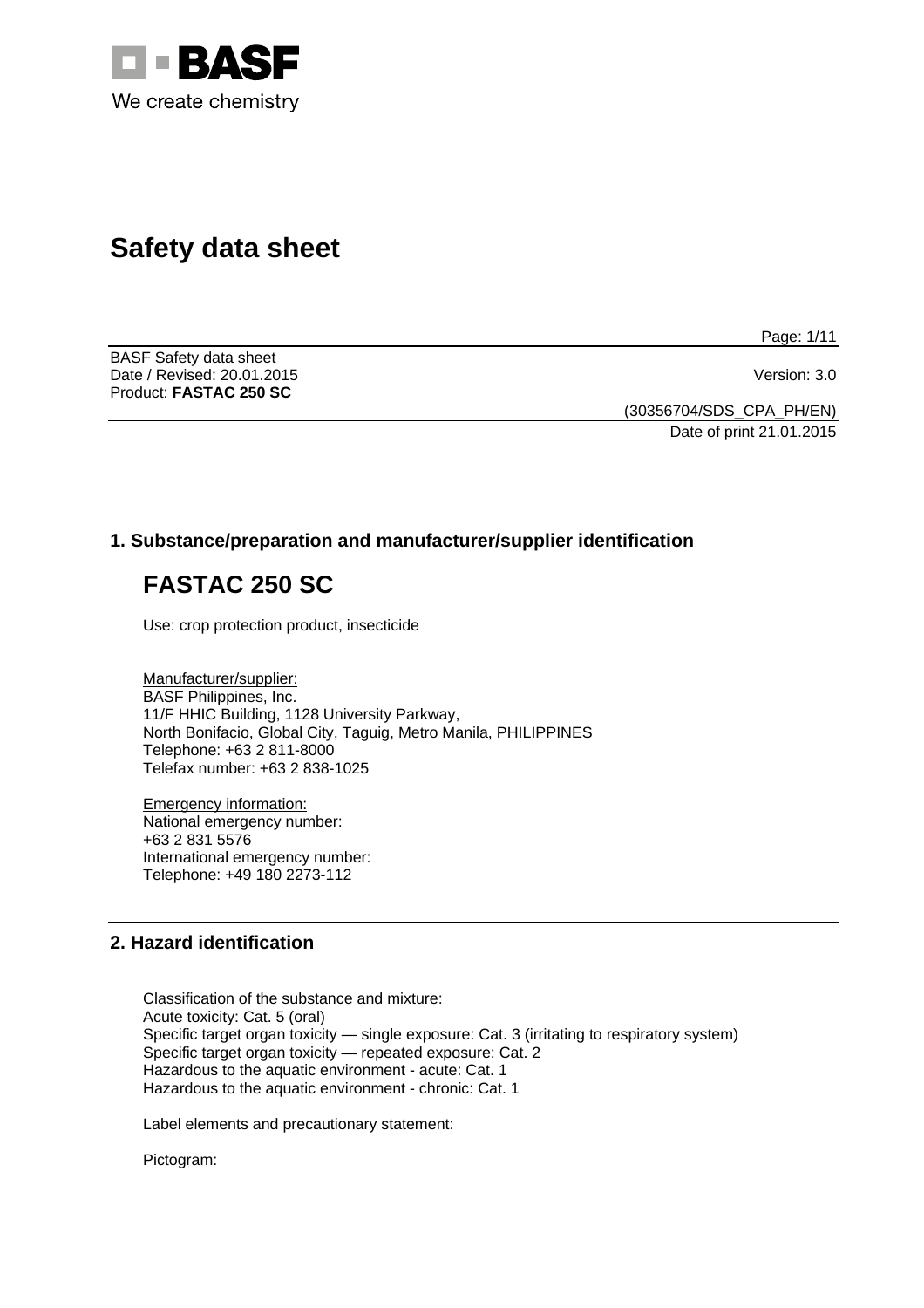Page: 2/11

BASF Safety data sheet Date / Revised: 20.01.2015 Version: 3.0 Product: **FASTAC 250 SC**

(30356704/SDS\_CPA\_PH/EN) Date of print 21.01.2015



Signal Word: Warning

Hazard Statement:

May be harmful if swallowed. Very toxic to aquatic life. Very toxic to aquatic life with long lasting effects. May cause respiratory irritation. May cause damage to organs through prolonged or repeated exposure.

Precautionary Statements (Prevention): Use only outdoors or in a well-ventilated area. Do not breathe vapours.

Precautionary Statements (Response):

IF INHALED: Remove person to fresh air and keep comfortable for breathing. Collect spillage. Get medical advice/attention if you feel unwell. IF SWALLOWED: Call a POISON CENTER or doctor/physician if you feel unwell.

Precautionary Statements (Storage): Store in a well-ventilated place. Keep container tightly closed. Store locked up.

Precautionary Statements (Disposal): Dispose of contents/container to hazardous or special waste collection point.

Other hazards which do not result in classification: See section 12 - Results of PBT and vPvB assessment. If applicable information is provided in this section on other hazards which do not result in classification but which may contribute to the overall hazards of the substance or mixture.

# **3. Composition/information on ingredients**

### **Chemical nature**

crop protection product, insecticide, suspension concentrate (SC)

Hazardous ingredients

Alpha-Cypermethrin Content (W/W): 23.1 % CAS Number: 67375-30-8

Acute Tox.: Cat. 4 (Inhalation - dust) Acute Tox.: Cat. 3 (oral) Skin Corr./Irrit.: Cat. 3 STOT SE: Cat. 3 (irr. to respiratory syst.) STOT RE: Cat. 2 Aquatic Acute: Cat. 1 Aquatic Chronic: Cat. 1

propane-1,2-diol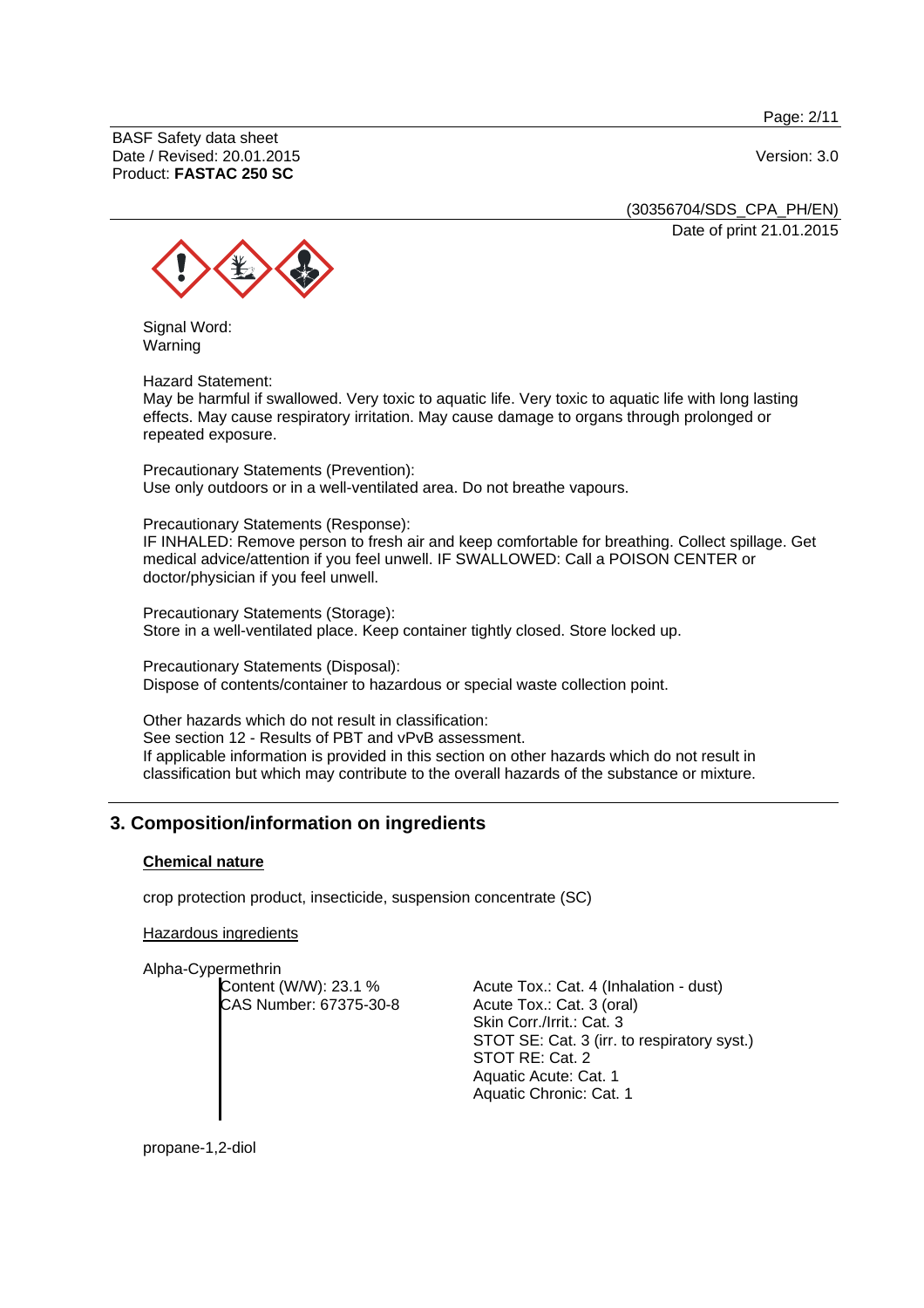Page: 3/11

BASF Safety data sheet Date / Revised: 20.01.2015 Version: 3.0 Product: **FASTAC 250 SC**

(30356704/SDS\_CPA\_PH/EN)

Date of print 21.01.2015

Content (W/W): < 20 % CAS Number: 57-55-6

# **4. First-Aid Measures**

General advice:

First aid personnel should pay attention to their own safety. If the patient is likely to become unconscious, place and transport in stable sideways position (recovery position). Immediately remove contaminated clothing.

If inhaled: Keep patient calm, remove to fresh air, seek medical attention.

On skin contact: Wash thoroughly with soap and water.

On contact with eyes:

Wash affected eyes for at least 15 minutes under running water with eyelids held open.

On ingestion:

Immediately rinse mouth and then drink 200-300 ml of water, seek medical attention.

Note to physician:

Symptoms: The most important known symptoms and effects are described in the labelling (see section 2) and/or in section 11., Further important symptoms and effects are so far not known. Treatment: Treat according to symptoms (decontamination, vital functions), no known specific antidote.

# **5. Fire-Fighting Measures**

Suitable extinguishing media: water spray, foam, dry powder, carbon dioxide

Specific hazards: carbon monoxide, hydrogen chloride, hydrogen cyanide, carbon dioxide, nitrogen oxides, organochloric compounds The substances/groups of substances mentioned can be released in case of fire.

Special protective equipment: Wear self-contained breathing apparatus and chemical-protective clothing.

Further information:

In case of fire and/or explosion do not breathe fumes. Keep containers cool by spraying with water if exposed to fire. Collect contaminated extinguishing water separately, do not allow to reach sewage or effluent systems. Dispose of fire debris and contaminated extinguishing water in accordance with official regulations.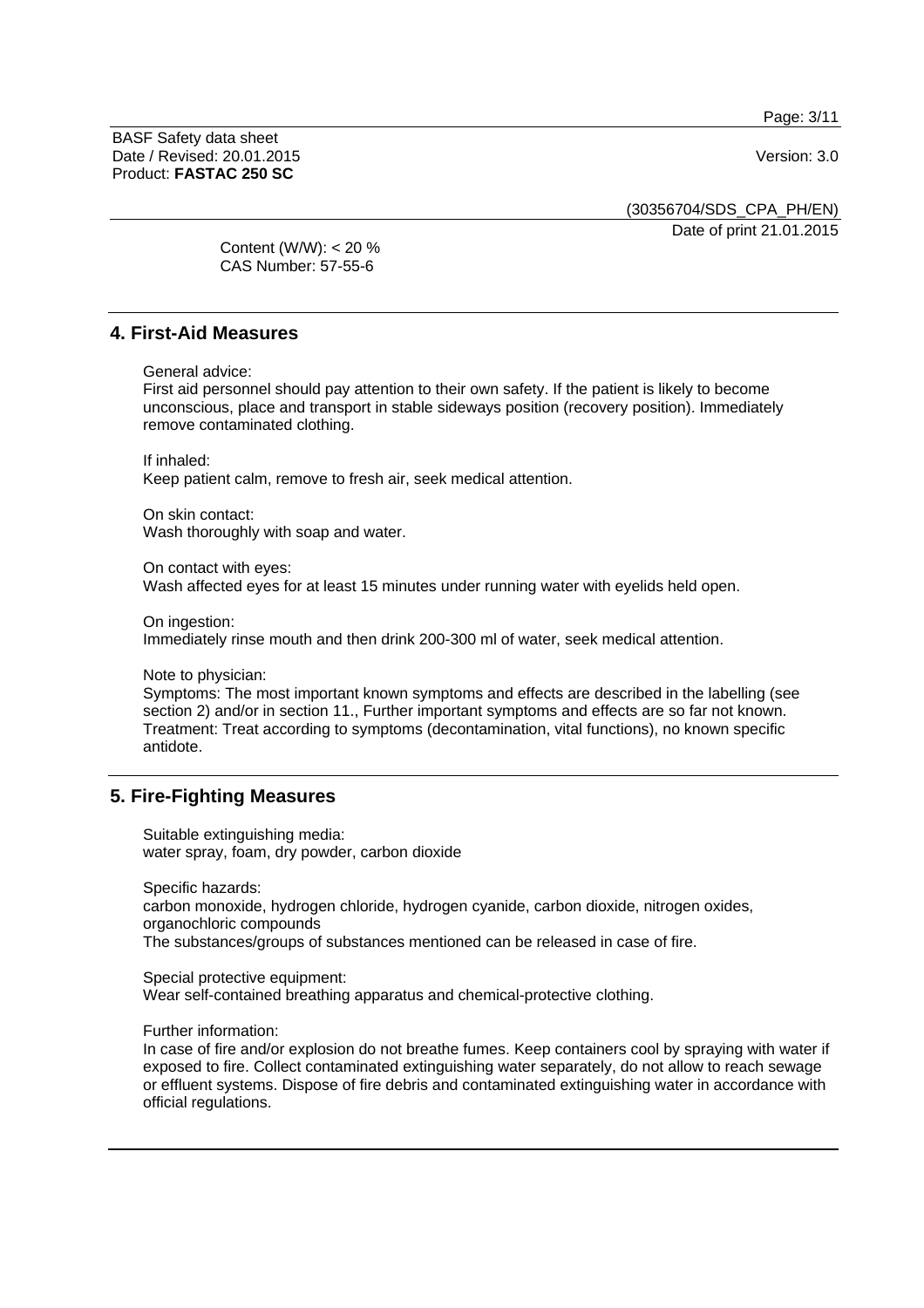Page: 4/11

BASF Safety data sheet Date / Revised: 20.01.2015 Version: 3.0 Product: **FASTAC 250 SC**

(30356704/SDS\_CPA\_PH/EN)

Date of print 21.01.2015

# **6. Accidental Release Measures**

#### Personal precautions:

Use personal protective clothing. Avoid contact with the skin, eyes and clothing. Do not breathe vapour/spray.

Environmental precautions: Do not discharge into the subsoil/soil. Do not discharge into drains/surface waters/groundwater.

Methods for cleaning up or taking up:

For small amounts: Pick up with suitable absorbent material (e.g. sand, sawdust, general-purpose binder, kieselguhr).

For large amounts: Dike spillage. Pump off product.

Collect waste in suitable containers, which can be labeled and sealed. Clean contaminated floors and objects thoroughly with water and detergents, observing environmental regulations. Dispose of absorbed material in accordance with regulations.

# **7. Handling and Storage**

#### **Handling**

No special measures necessary if stored and handled correctly. Ensure thorough ventilation of stores and work areas. When using do not eat, drink or smoke. Hands and/or face should be washed before breaks and at the end of the shift.

Protection against fire and explosion:

No special precautions necessary. The substance/product is non-combustible. Product is not explosive.

### Storage

Segregate from foods and animal feeds. Further information on storage conditions: Keep away from heat. Protect from direct sunlight.

Storage stability: Storage duration: 24 Months

# **8. Exposure controls and personal protection**

#### Personal protective equipment

#### Respiratory protection:

Suitable respiratory protection for higher concentrations or long-term effect: Combination filter for gases/vapours of organic, inorganic, acid inorganic and alkaline compounds (e.g. EN 14387 Type ABEK).

#### Hand protection:

Suitable chemical resistant safety gloves (EN 374) also with prolonged, direct contact (Recommended: Protective index 6, corresponding > 480 minutes of permeation time according to EN 374): E.g. nitrile rubber (0.4 mm), chloroprene rubber (0.5 mm), butyl rubber (0.7 mm) etc.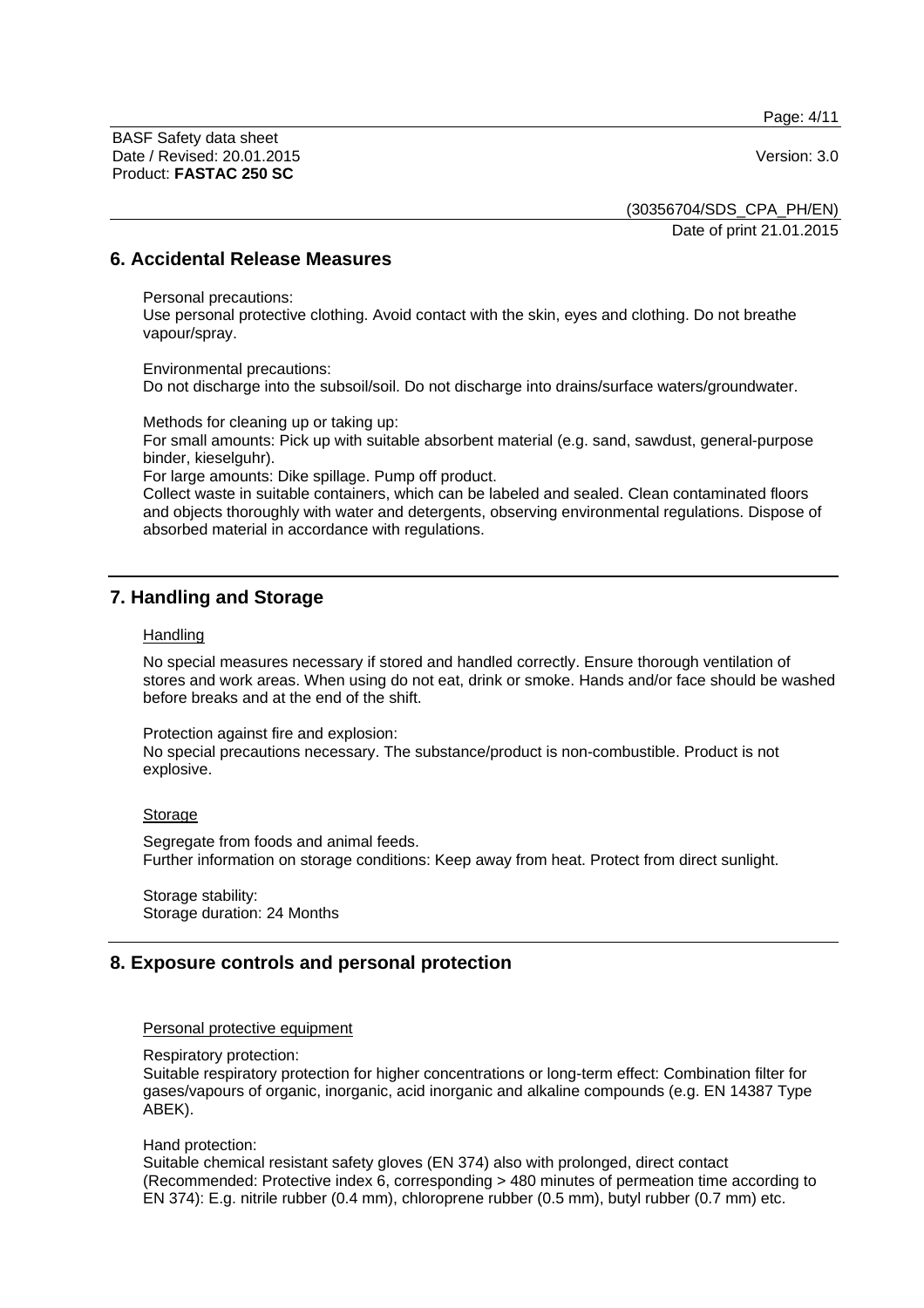Page: 5/11

BASF Safety data sheet Date / Revised: 20.01.2015 Version: 3.0 Product: **FASTAC 250 SC**

(30356704/SDS\_CPA\_PH/EN) Date of print 21.01.2015

Eye protection: Safety glasses with side-shields (frame goggles) (e.g. EN 166)

Body protection:

Body protection must be chosen depending on activity and possible exposure, e.g. apron, protecting boots, chemical-protection suit (according to EN 14605 in case of splashes or EN ISO 13982 in case of dust).

General safety and hygiene measures:

The statements on personal protective equipment in the instructions for use apply when handling crop-protection agents in final-consumer packing. Wearing of closed work clothing is recommended. Store work clothing separately. Keep away from food, drink and animal feeding stuffs.

# **9. Physical and Chemical Properties**

| Form:<br>Colour:<br>Odour:<br>Odour threshold:                     | suspension<br>white<br>characteristic<br>Not determined due to potential health hazard by inhalation.                                                                                                                 |                          |
|--------------------------------------------------------------------|-----------------------------------------------------------------------------------------------------------------------------------------------------------------------------------------------------------------------|--------------------------|
| pH value:                                                          | approx. 9 - 11<br>(20 °C)<br>(measured with the undiluted<br>substance)                                                                                                                                               |                          |
| Melting temperature:                                               | approx. 0 °C<br>Information applies to the solvent.                                                                                                                                                                   |                          |
| Boiling range:                                                     | approx. 85 - 100 °C                                                                                                                                                                                                   |                          |
| Flash point:                                                       |                                                                                                                                                                                                                       | (DIN EN 22719; ISO 2719) |
| Evaporation rate:                                                  | Non-flammable.                                                                                                                                                                                                        |                          |
|                                                                    | not applicable                                                                                                                                                                                                        |                          |
| Flammability (solid/gas): not applicable<br>Lower explosion limit: |                                                                                                                                                                                                                       |                          |
| Upper explosion limit:                                             | As a result of our experience with this<br>product and our knowledge of its<br>composition we do not expect any<br>hazard as long as the product is used<br>appropriately and in accordance with<br>the intended use. |                          |
|                                                                    | As a result of our experience with this<br>product and our knowledge of its<br>composition we do not expect any<br>hazard as long as the product is used<br>appropriately and in accordance with<br>the intended use. |                          |
| Ignition temperature:                                              | not determined                                                                                                                                                                                                        |                          |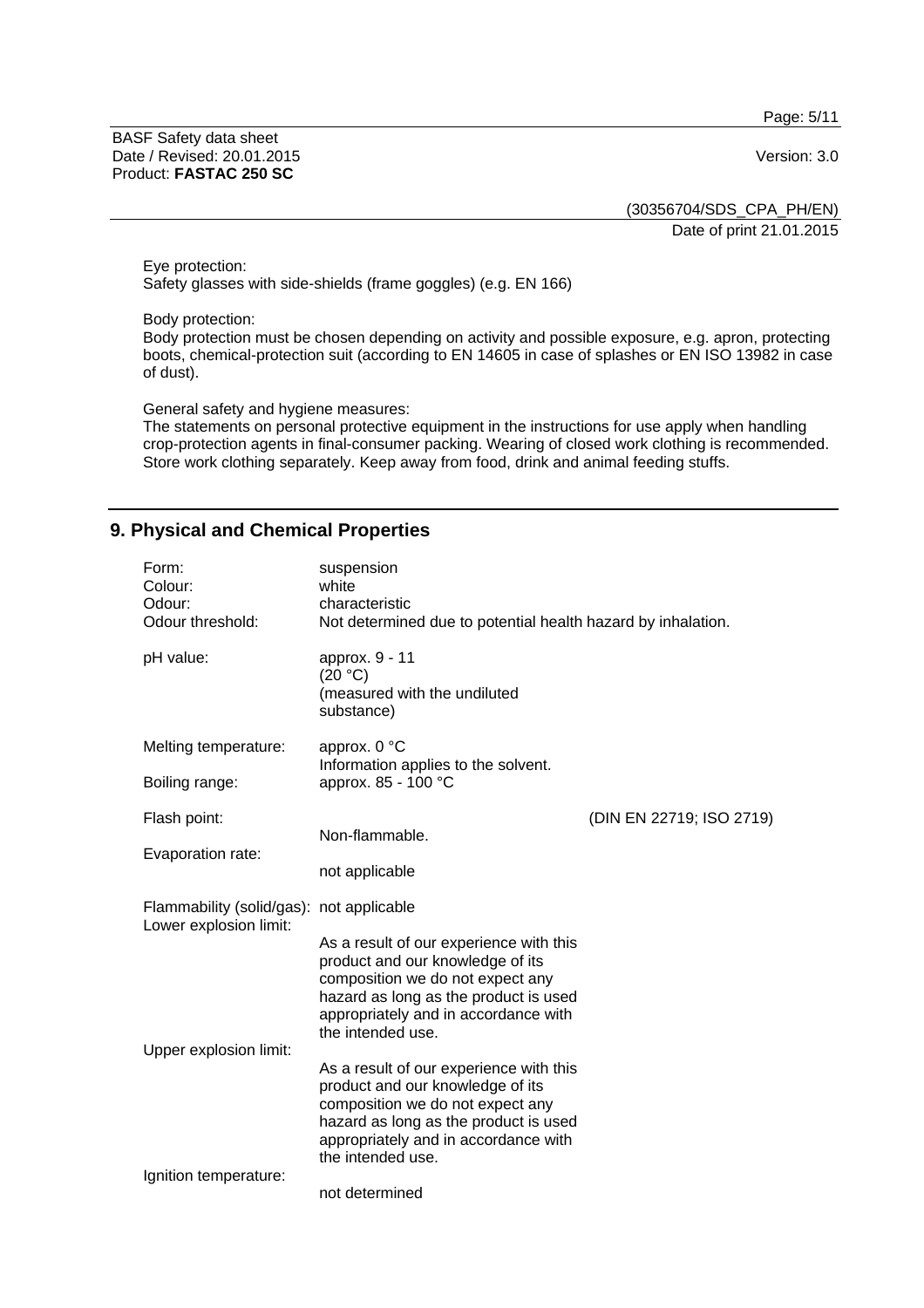Page: 6/11

BASF Safety data sheet Date / Revised: 20.01.2015 Version: 3.0 Product: **FASTAC 250 SC**

(30356704/SDS\_CPA\_PH/EN) Date of print 21.01.2015

| Thermal decomposition:<br>Explosion hazard:                                 | No decomposition if stored and<br>handled as prescribed/indicated.<br>Based on the chemical structure<br>there is no indicating of explosive<br>properties. |
|-----------------------------------------------------------------------------|-------------------------------------------------------------------------------------------------------------------------------------------------------------|
| Fire promoting properties:                                                  | Based on its structural properties<br>the product is not classified as<br>oxidizing.                                                                        |
| Vapour pressure:                                                            | approx. 23.4 hPa<br>(20 °C)<br>Information applies to the solvent.                                                                                          |
| Density:                                                                    | approx. 1.08 g/cm3<br>(20 °C)                                                                                                                               |
| Relative vapour density (air):                                              | not applicable                                                                                                                                              |
| Solubility in water:<br>Partitioning coefficient n-octanol/water (log Pow): | dispersible<br>not applicable                                                                                                                               |
| Viscosity, dynamic:                                                         | 338 - 582 mPa.s<br>(25 °C, 10 1/s)<br>not determined                                                                                                        |

Other Information: If necessary, information on other physical and chemical parameters is indicated in this section.

# **10. Stability and Reactivity**

Conditions to avoid: See MSDS section 7 - Handling and storage.

Thermal decomposition: No decomposition if stored and handled as prescribed/indicated.

Substances to avoid: strong bases, strong acids, strong oxidizing agents

Corrosion to metals: mild steel tin

Hazardous reactions: No hazardous reactions if stored and handled as prescribed/indicated.

Hazardous decomposition products: No hazardous decomposition products if stored and handled as prescribed/indicated.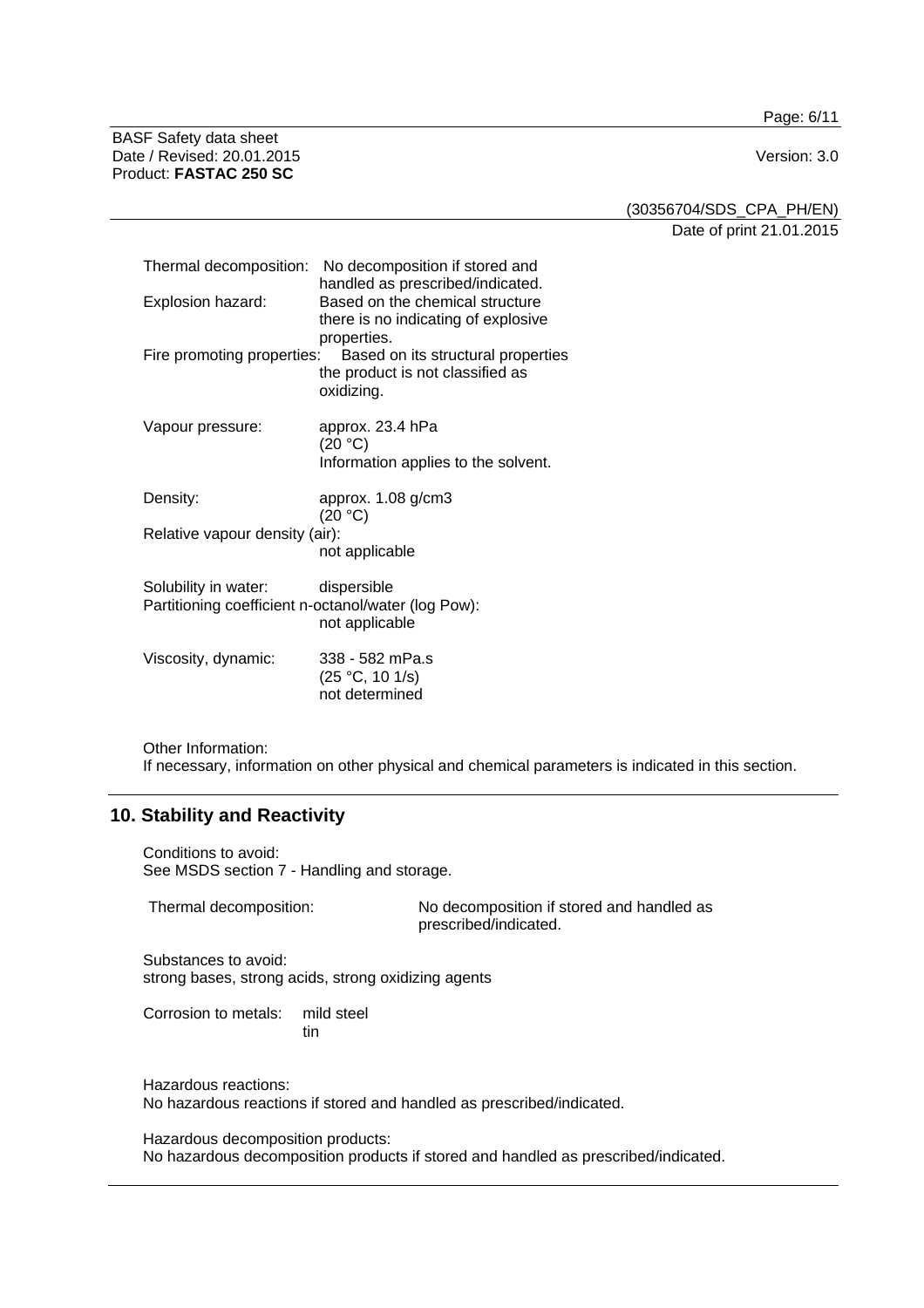Page: 7/11

BASF Safety data sheet Date / Revised: 20.01.2015 Version: 3.0 Product: **FASTAC 250 SC**

(30356704/SDS\_CPA\_PH/EN) Date of print 21.01.2015

# **11. Toxicological Information**

#### **Acute toxicity**

Assessment of acute toxicity: Of low toxicity after single ingestion. Virtually nontoxic after a single skin contact. Virtually nontoxic by inhalation.

Experimental/calculated data: LD50 rat (oral): 2,132 mg/kg (OECD Guideline 401)

 (by inhalation):The product has not been tested. The statement has been derived from the properties of the individual components.

LD50 rat (dermal): > 2,000 mg/kg (OECD Guideline 402)

Information on: Alpha-Cypermethrin Experimental/calculated data: LC50 rat (by inhalation): 2.29 mg/l 4 h (OECD Guideline 403) Tested as dust aerosol. ----------------------------------

#### **Irritation**

Assessment of irritating effects: Not irritating to the skin. Not irritating to the eyes.

Experimental/calculated data: Skin corrosion/irritation rabbit:

Serious eye damage/irritation rabbit:

#### **Respiratory/Skin sensitization**

Assessment of sensitization: There is no evidence of a skin-sensitizing potential.

Experimental/calculated data: Guinea pig maximization test guinea pig:

#### **Germ cell mutagenicity**

Assessment of mutagenicity:

The product has not been tested. The statement has been derived from the properties of the individual components. Mutagenicity tests revealed no genotoxic potential.

#### **Carcinogenicity**

Assessment of carcinogenicity:

The product has not been tested. The statement has been derived from the properties of the individual components. The results of various animal studies gave no indication of a carcinogenic effect.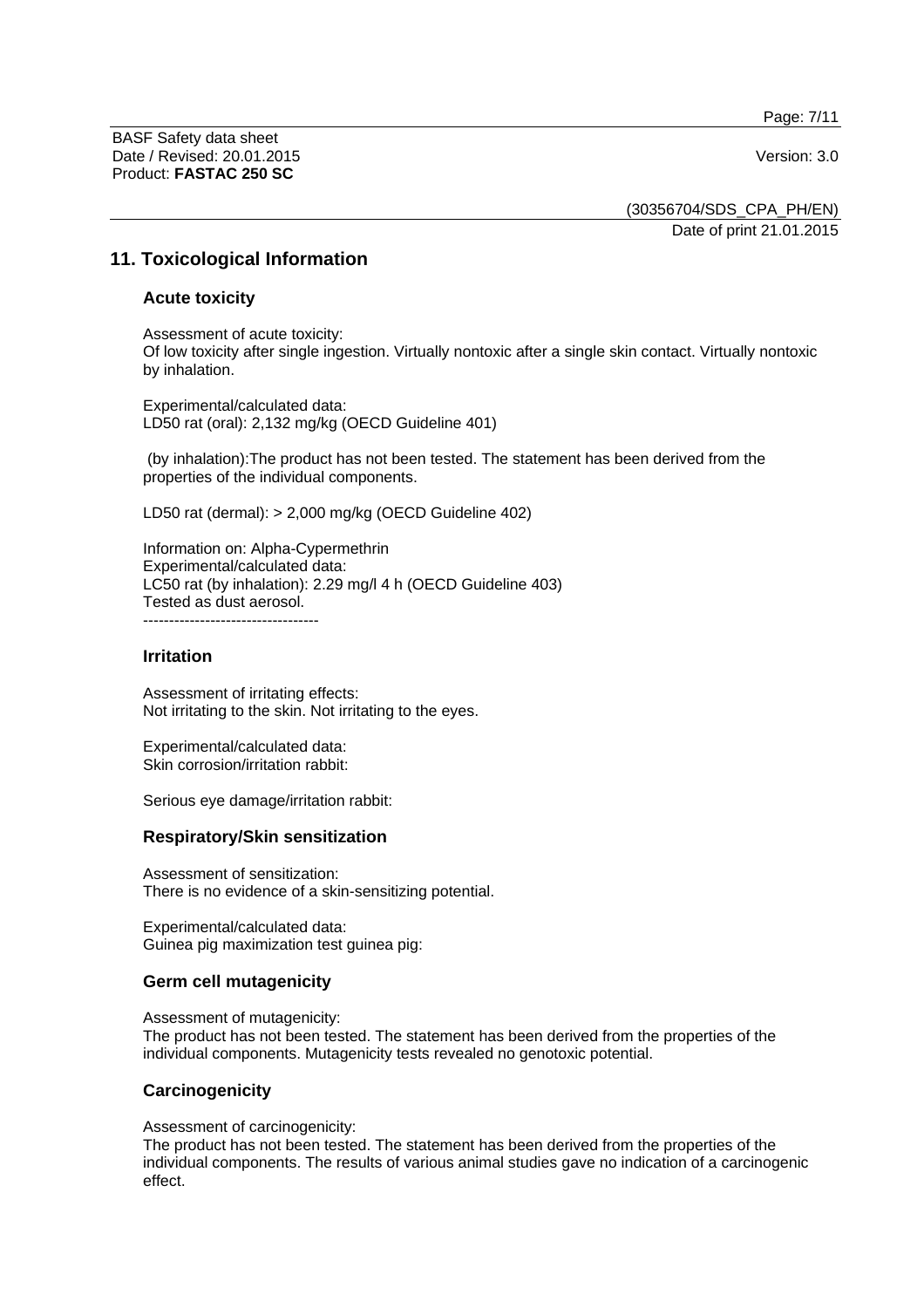Page: 8/11

BASF Safety data sheet Date / Revised: 20.01.2015 Version: 3.0 Product: **FASTAC 250 SC**

(30356704/SDS\_CPA\_PH/EN)

Date of print 21.01.2015

### **Reproductive toxicity**

Assessment of reproduction toxicity: The product has not been tested. The statement has been derived from the properties of the individual components. The results of animal studies gave no indication of a fertility impairing effect.

### **Developmental toxicity**

Assessment of teratogenicity:

The product has not been tested. The statement has been derived from the properties of the individual components. Animal studies gave no indication of a developmental toxic effect at doses that were not toxic to the parental animals.

The product contains: Alpha-Cypermethrin May cause paraesthesia.

# **Specific target organ toxicity (single exposure):**

Assessment of STOT single: Causes temporary irritation of the respiratory tract.

# **Repeated dose toxicity and Specific target organ toxicity (repeated exposure)**

Assessment of repeated dose toxicity: The product has not been tested. The statement has been derived from the properties of the individual components.

Information on: Alpha-Cypermethrin Assessment of repeated dose toxicity: Repeated oral exposure may affect certain organs. Damages the peripheral nerve system. ----------------------------------

### **Other relevant toxicity information**

Misuse can be harmful to health.

# **12. Ecological Information**

#### **Ecotoxicity**

Assessment of aquatic toxicity:

The product has not been tested. The statement has been derived from the properties of the individual components. Very toxic to aquatic organisms. May cause long-term adverse effects in the aquatic environment.

Information on: Alpha-Cypermethrin Toxicity to fish: LC50 (96 h) 0.00093 mg/l, Pimephales promelas (OPP 72-1 (EPA-Guideline), Flow through.)

No observed effect concentration (34 d) 0.00003 mg/l, Pimephales promelas

----------------------------------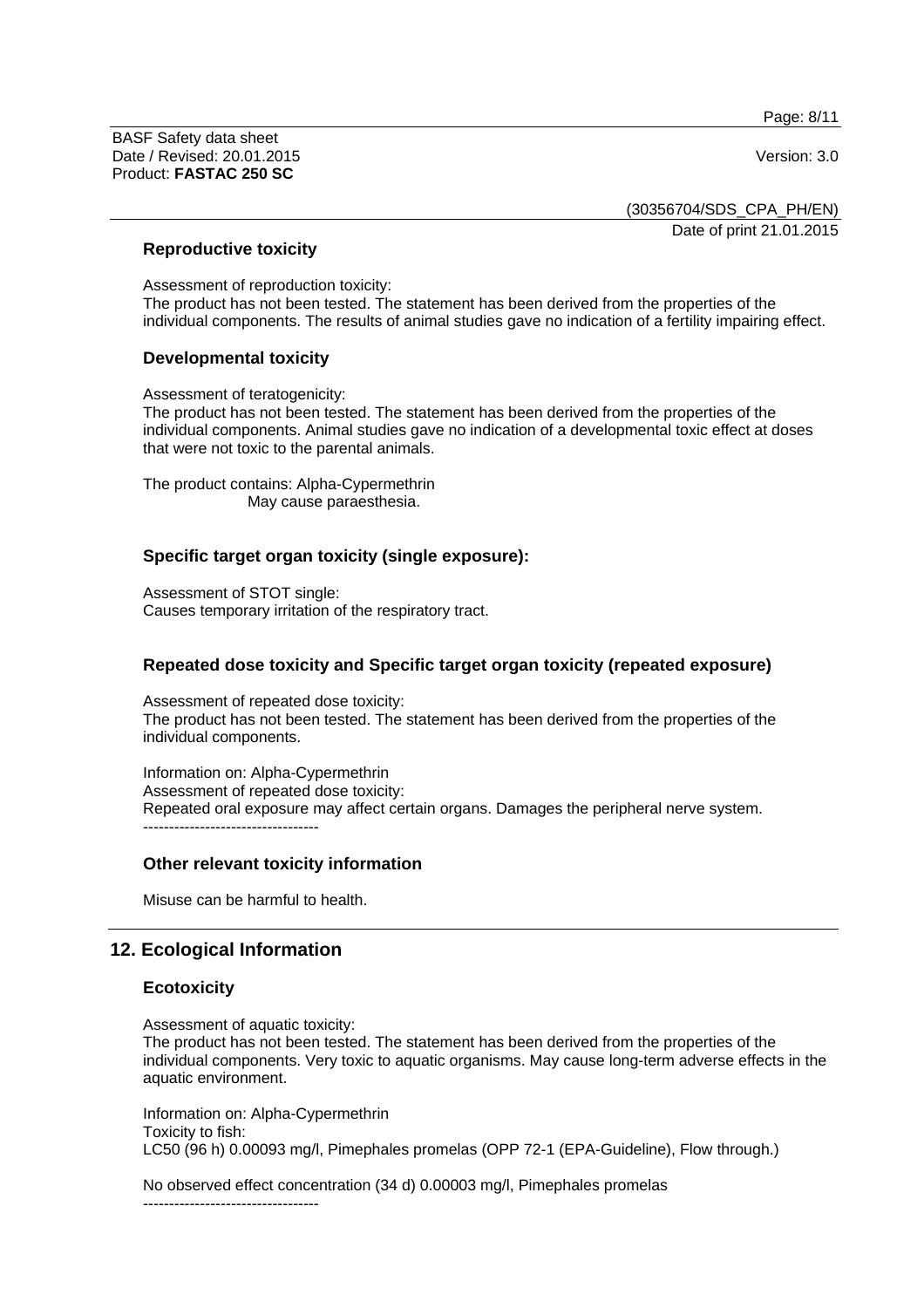Page: 9/11

BASF Safety data sheet Date / Revised: 20.01.2015 Version: 3.0 Product: **FASTAC 250 SC**

(30356704/SDS\_CPA\_PH/EN)

Date of print 21.01.2015

Information on: Alpha-Cypermethrin Aquatic invertebrates: EC50 (48 h) 0.000013 mg/l 12,6 ng/L, Chironomus riparius (OECD Guideline 202, part 1, static) ----------------------------------

Information on: Alpha-Cypermethrin Aquatic plants: EC50 (72 h) > 1 mg/l (growth rate), Scenedesmus subspicatus (OECD Guideline 201, static)

No observed effect concentration (7 d)  $>= 1,39$  µg/L (growth rate), Lemna gibba (OECD guideline 221, static)

----------------------------------

### **Mobility**

Assessment transport between environmental compartments: The product has not been tested. The statement has been derived from the properties of the individual components.

Information on: Alpha-Cypermethrin Assessment transport between environmental compartments: Following exposure to soil, adsorption to solid soil particles is probable, therefore contamination of groundwater is not expected.

----------------------------------

#### **Persistence and degradability**

Assessment biodegradation and elimination (H2O): The product has not been tested. The statement has been derived from the properties of the individual components.

Information on: Alpha-Cypermethrin ----------------------------------

### **Bioaccumulation potential**

Assessment bioaccumulation potential: The product has not been tested. The statement has been derived from the properties of the individual components.

Information on: Alpha-Cypermethrin Bioaccumulation potential: Bioconcentration factor: 155 - 910 (73 d), Cyprinus carpio (OECD Guideline 305 C) ----------------------------------

### **Additional information**

Other ecotoxicological advice: Do not discharge product into the environment without control.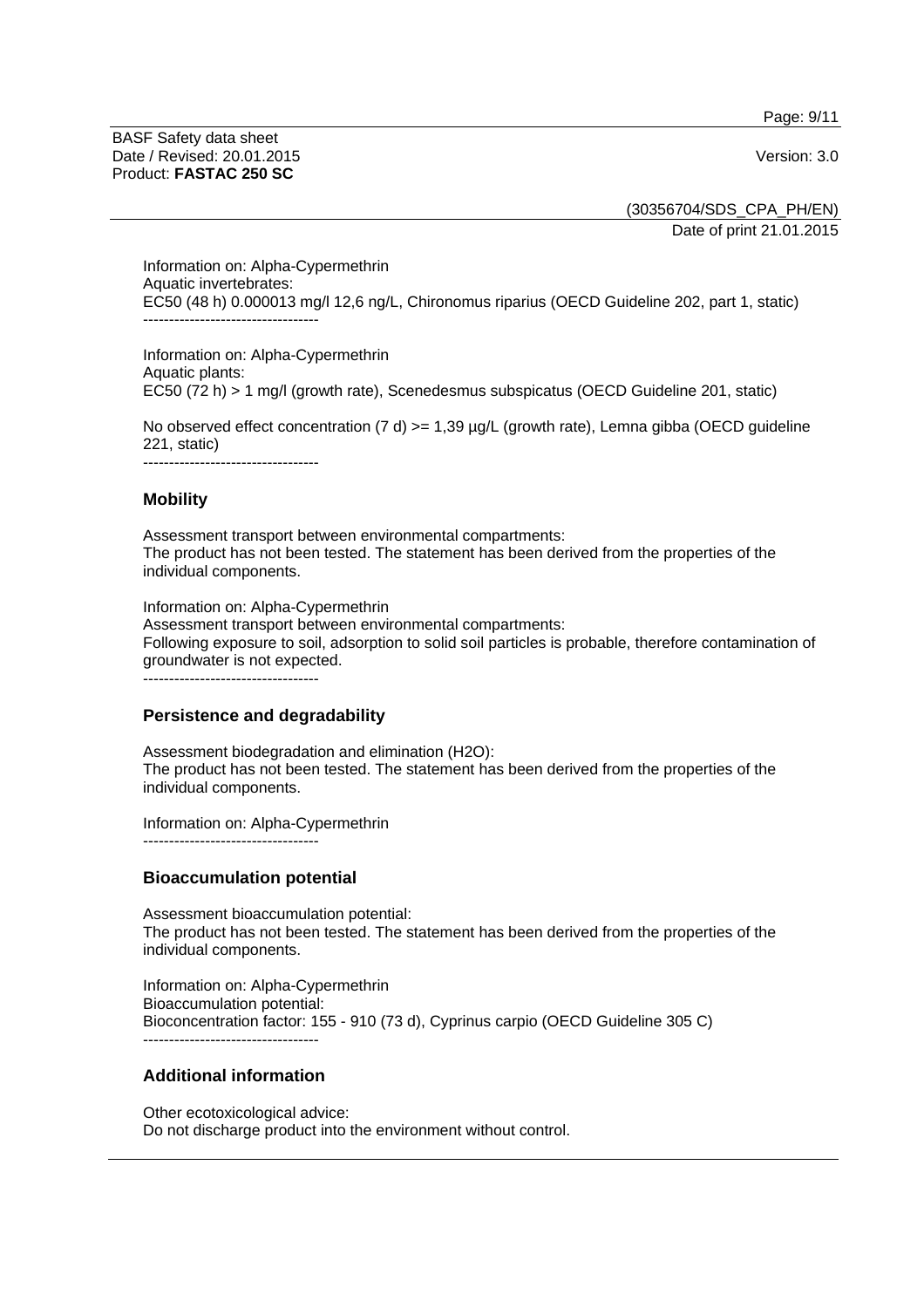Page: 10/11

BASF Safety data sheet Date / Revised: 20.01.2015 Version: 3.0 Product: **FASTAC 250 SC**

(30356704/SDS\_CPA\_PH/EN) Date of print 21.01.2015

# **13. Disposal Considerations**

Must be sent to a suitable incineration plant, observing local regulations.

Contaminated packaging:

Contaminated packaging should be emptied as far as possible and disposed of in the same manner as the substance/product.

# **14. Transport Information**

| <b>Domestic transport:</b><br>Hazard class:<br>Packing group:<br>ID number:<br>Hazard label:<br>Proper shipping name: | 9<br>Ш<br><b>UN 3082</b><br>9, EHSM<br>ENVIRONMENTALLY HAZARDOUS SUBSTANCE, LIQUID,<br>N.O.S. (contains ALPHA-CYPERMETHRIN 23%)                            |
|-----------------------------------------------------------------------------------------------------------------------|------------------------------------------------------------------------------------------------------------------------------------------------------------|
| Sea transport<br><b>IMDG</b>                                                                                          |                                                                                                                                                            |
| Hazard class:<br>Packing group:<br>ID number:<br>Hazard label:<br>Marine pollutant:<br>Proper shipping name:          | 9<br>$\mathbf{III}$<br><b>UN 3082</b><br>9, EHSM<br><b>YES</b><br>ENVIRONMENTALLY HAZARDOUS SUBSTANCE, LIQUID,<br>N.O.S. (contains ALPHA-CYPERMETHRIN 23%) |
| Air transport<br>IATA/ICAO                                                                                            |                                                                                                                                                            |
| Hazard class:<br>Packing group:<br>ID number:<br>Hazard label:<br>Proper shipping name:                               | 9<br>$\mathbf{III}$<br><b>UN 3082</b><br>9, EHSM<br>ENVIRONMENTALLY HAZARDOUS SUBSTANCE, LIQUID,<br>N.O.S. (contains ALPHA-CYPERMETHRIN 23%)               |

### **15. Regulatory Information**

# **Regulations of the European union (Labelling)**

EEC Directives:

Hazard symbol(s)<br>Xn Xn Harmful.<br>N Dangero Dangerous for the environment.